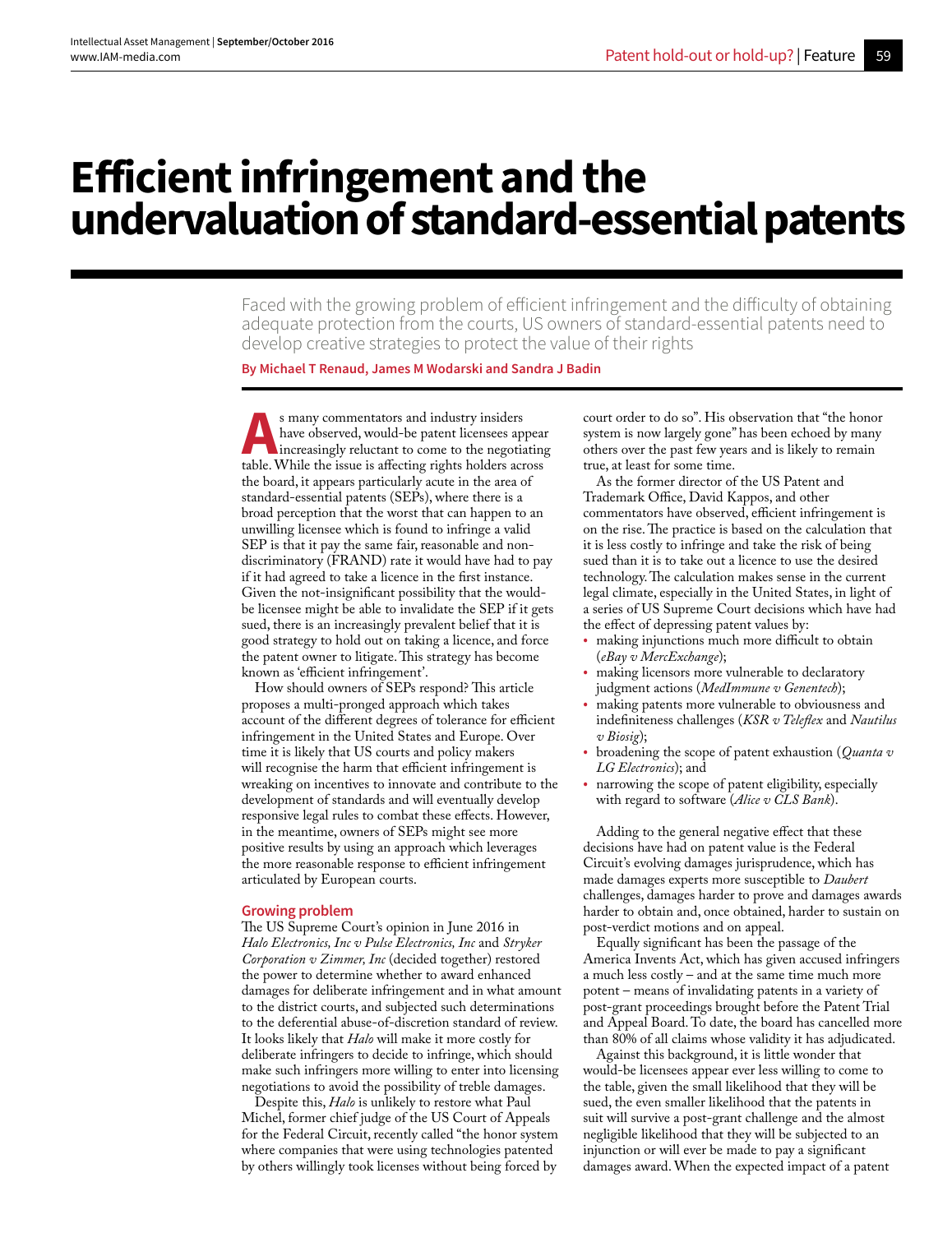infringement claim is so modest, why should would-be infringers not do as Colleen Chien, former White House senior adviser for intellectual property and innovation at the Office of Science and Technology Policy, recently advised in the *Wall Street Journal*: "The best way to deal with a patent demand may be to take a deep breath – and then do… nothing"?

The strategy of efficient infringement is particularly attractive in the context of SEPs because these are often the subject of a commitment by their owners to offer licences on FRAND terms, which are generally perceived to be lower than ordinary (ie, non-FRAND) royalty rates. This article examines the kinds of relief available to owners of SEPs for infringement of their patented technologies in different forums in the United States and Europe. The divergence in these approaches informs our recommendations on how to combat efficient infringement and restore to SEPs at least some of their lost value.

## **US courts focus on patent hold-up, not hold-out**

In the United States, the development of jurisprudence around SEP infringement and of how FRAND royalties are to be calculated is still in its relative infancy – for example, there is no clear answer to how a patent's alleged 'essentiality' to a standard is to be determined or how a FRAND rate is to be calculated. However, the decisions that have emerged in the past few years make clear that US courts are insufficiently alive to the problem of efficient infringement. Indeed, they seem to be much more concerned with patent hold-up than they are with patent hold-out.

'Patent hold-up' is the notion that once a standard has become widely adopted, owners of any patents that have been incorporated into that standard will try to extract a higher value for the use of their rights than they would previously have been able to obtain. This concern is reflected – to the exclusion of any concerns over patent hold-out – in two important recent appellate decisions dealing with the question of what sort of relief is available to the owners of such patents.

## *Microsoft v Motorola*

Last July, the Court of Appeals for the Ninth Circuit issued its opinion in a breach of contract action brought by Microsoft alleging that Motorola had violated its commitment to license its SEPs on FRAND terms (that the patents were standard essential was not in dispute). Microsoft alleged that Motorola violated its FRAND commitment when it offered to license its patents on terms that were ultimately held not be FRAND and when it later sought to enjoin Microsoft – which had responded to the licensing offers by filing the underlying breach of contract action – from importing its Xbox products into the United States and from selling them in Germany. "The German action was particularly threatening to Microsoft," the Ninth Circuit observed, "as its European distribution center for all Windows and Xbox products was in Germany". Fearing an injunction, Microsoft relocated its distribution centre to the Netherlands to protect itself against the economic loss it would suffer if the German court found infringement (which it did). Microsoft also sought – and obtained – an order from the district court enjoining Motorola from enforcing any German-issued injunction.

The jury found that Motorola had breached its duty of good faith and fair dealing by offering licences on non-FRAND terms and by seeking to enjoin Microsoft from selling its products in the United States and Germany. It then awarded Microsoft damages in the amount of \$14.5 million, all but \$3 million of which was for the cost of relocating its distribution centre from Germany to the Netherlands. The district court denied Motorola's motion for judgment as a matter of law, as to both the verdict and the damages award; the Ninth Circuit affirmed, concluding that there was enough evidence to suggest "that Motorola sought to capture more than the value of its patents by inducing holdup" and that it had filed its injunctive actions to further its hold-up strategy. In arriving at this conclusion, the court did not weigh – or even consider – Microsoft's apparent refusal to engage Motorola in licensing negotiations or its decision to respond to Motorola's licensing offer by suing for breach of contract.

Although the Ninth Circuit's opinion is not binding on the Federal Circuit – which has exclusive jurisdiction to hear cases arising under US patent laws – and its holding is limited to the specific facts of the case, it is a good example of the prevailing assessment of the singular threat of patent hold-up. If more widely adopted, such an assessment would have the unfortunate consequence of incentivising parties that receive licensing offers to respond by means of litigation (suing for breach of contract) rather than coming to the table to negotiate in good faith.

#### *CSIRO v Cisco*

In December 2015, the Federal Circuit vacated a \$16 million damages award won by the Commonwealth Scientific and Industrial Research Organisation (CSIRO) in its patent infringement suit against Cisco Systems. The *CSIRO* opinion provides important guidance for determining damages in cases involving SEPs. However, for our purposes the critical holding is the Federal Circuit's determination that the district court did not take sufficient account of the status of CSIRO's patent as essential to the standard at issue (the 802.11 wireless standard), and that this may have resulted in the patented technology being overvalued.

Relying on its 2014 opinion in *Ericsson v D-Link Sys*, the appeals court noted that two special apportionment considerations arise when dealing with SEPs. These considerations ensure that the patentee is not improperly compensated for any value derived from the standardisation of a technology and is compensated only for the value of the patented invention itself: "First, the patented feature must be apportioned from all of the unpatented features reflected in the standard. Second, the patentee's royalty must be premised on the value of the patented feature, not any value added by the standard's adoption of the patented technology."

*"The decisions that have emerged in the past few years make clear that US courts seem to be much more concerned with patent hold-up than they are with patent hold-out"*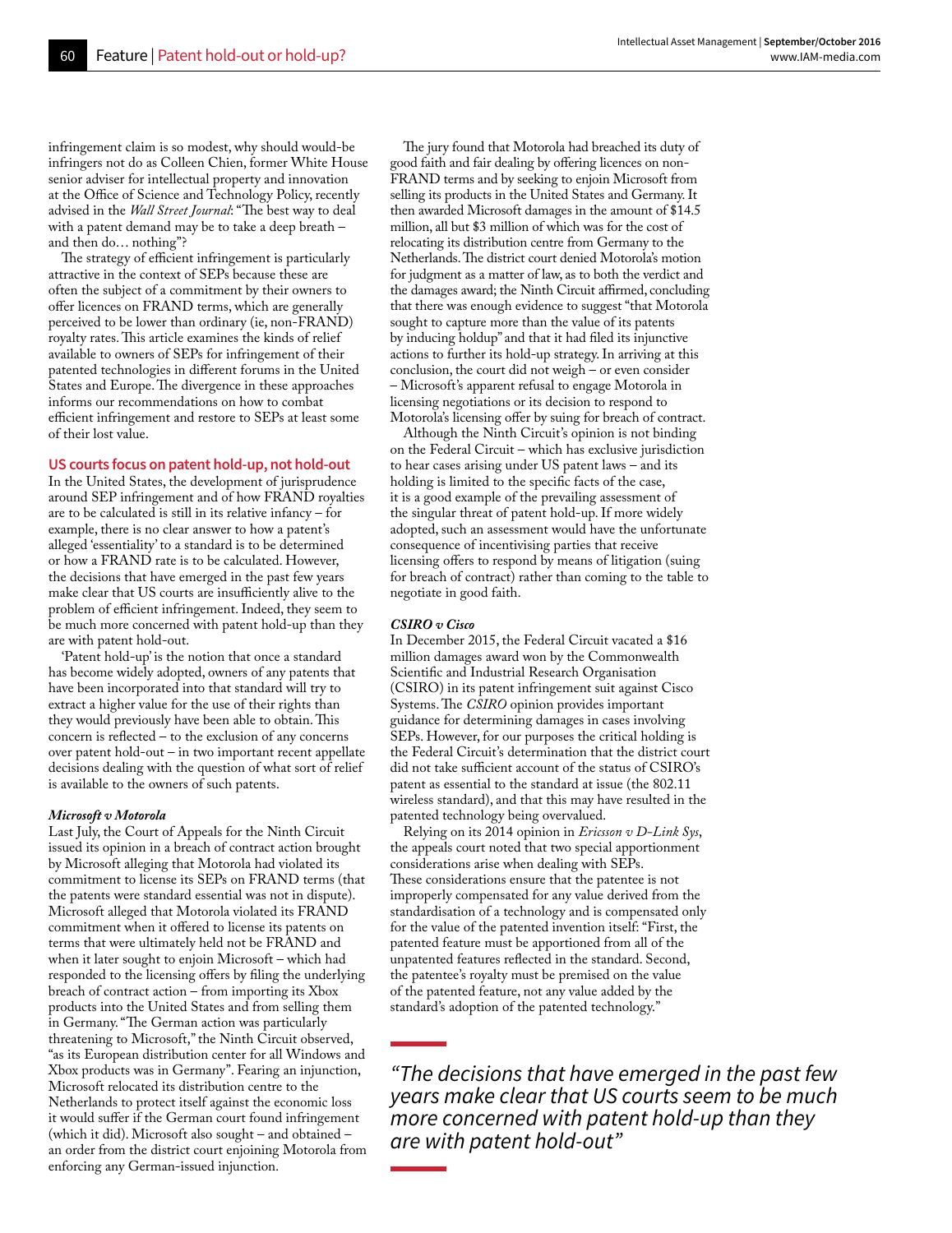These special considerations apply to all SEPs, the court said, not just to SEPs whose owners have agreed to license them on FRAND terms. (As in *Microsoft*, there was no dispute that the patents at issue in *CSIRO* were standard essential, but while Motorola had committed to license its patents on FRAND terms, CSIRO had not.) Regardless of whether a patent is FRAND-encumbered, its value "is distinct from any value that artificially accrues to the patent due to the standard's adoption", the court noted. Patentees are entitled only to the former;

## European courts better understand threat of hold-out

Like their US counterparts, European courts have also recently grappled with the question of what kind of relief is available to SEP owners for infringement of their patented technologies. However, they have focused more on the issue of patent hold-out.

Last summer, in a widely reported opinion, the European Court of Justice (ECJ) addressed the question of whether seeking injunctive relief for infringement of SEPs violates Article 102 of the Treaty on the Functioning of the European Union (TFEU). Article 102 prohibits marketdominant companies from abusing their dominant position by, among other means, "limiting production, markets or technical development to the prejudice of consumers". The ECJ issued the opinion in response to a request for a preliminary ruling by a German court in a patent infringement action brought by Huawei against ZTE.

The ECJ began by observing that various provisions of EU law protect intellectual property and provide owners of IP rights – which are by nature exclusionary – with recourse to various legal remedies when those rights are infringed. Such remedies include monetary relief in the form of damages, injunctive relief to prevent future infringement and additional relief in the form of the recall and destruction of infringing goods already on the market. At the same time, the ECJ noted, parties are prohibited from abusing their market dominant position under both EU and German law.

While acknowledging that abuse cannot derive from the exercise of the statutory right to seek injunctive relief for patent infringement, the ECJ held that under certain circumstances, the special character of SEPs – which are incorporated into standards that may become widely adopted and are subject to a commitment to be licensed on FRAND terms – may be sufficient to trigger potential abuse. As the ECJ explained: "the fact that that patent has obtained SEP status means that its proprietor can prevent products manufactured by competitors from

appearing or remaining on the market and, thereby, reserve to itself the manufacture of the products in question." The court concluded: "In those circumstances, and having regard to the fact that an undertaking to grant licences on FRAND terms creates legitimate expectations on the part of third parties that the proprietor of the SEP will in fact grant licences on such terms, a refusal by the proprietor of the SEP to grant a licence on those terms may, in principle, constitute an abuse within the meaning of Article 102 [of the] TFEU."

The ECJ went on to elaborate a framework for determining when a patent owner's request for injunctive relief constitutes abuse of its dominant market position – and when it does not. First, the patent owner must provide the alleged infringer with specific notice that it is infringing and how. Second, "after the alleged infringer has expressed its willingness to conclude a licensing agreement on FRAND terms", the patent owner must present the alleged infringer with a specific offer to license its patents on FRAND terms, along with a description of how the proposed royalty was calculated. If, after the patent owner has met these obligations, "the alleged infringer has not diligently responded to that offer" without delay, either by accepting it or by making a specific FRAND counter-offer in writing, the patent owner's election to seek injunctive relief and the recall of infringing goods will not be deemed an abuse of its market position.

German courts have issued a number of decisions over the last year applying and clarifying the ECJ framework, generally confirming the ECJ's recognition that implementers of standards may not refuse or even delay negotiating for a licence on FRAND terms without running the risk of incurring a costly penalty in the form of an injunction and recall-and-destruction order, or of having to pay ordinary (non-FRAND) damages for the pre-judgment period – regardless of whether the patents are later determined to be FRAND-encumbered.

they are not entitled to the latter. "Without this rule," the court observed, "patentees would receive all of the benefit created by standardization – benefit that would otherwise flow to consumers and businesses practicing the standard."

CSIRO has petitioned the Supreme Court to review the Federal Circuit's decision; but for now, it appears that patents which are admitted or found to be standard essential may be deemed to be subject to FRAND licensing terms regardless of whether their owners committed to license them so.

#### *Certain 3G Mobile Handsets* **and** *Certain Wireless Devices with 3G and/or 4G Capabilities*

The US International Trade Commission (ITC) is empowered to enjoin the import into the United States and the sale after import of articles that infringe US patents. Respondents in ITC investigations are increasingly relying on the FRAND defence – even when the rights holder disputes whether its asserted patents are standard essential. The FRAND defence posits that the patents in suit are the subject of a commitment to license on FRAND terms, which means that injunctive relief is inappropriate and should not be available even if the patents are found to be infringed and not invalid. Although the ITC has yet to issue an opinion holding that owners of SEPs are categorically excluded from seeking relief before it for the unauthorised use of their inventions, at least one of the administrative law judges who conduct the investigations and initial adjudications – Judge Theodore Essex – has addressed the issue extensively.

In Commission Investigations 337-TA-613 and 337-TA-868, Essex concluded that there is no evidence to support the notion that the owners of SEPs have engaged in patent hold-up either in the investigations before him or in the telecommunications industry more generally. Rather, the evidence is all on the side of patent hold-out: the implementers of the standards are using the patented technology incorporated in the standards without authorisation and without even engaging in licensing negotiations because they know that the worst that can happen is that they get sued, are found to infringe and are made to pay the same FRAND rate that they would have had to pay for using the patented technology in the first place. As such, he observes, they are "able to shift the risk involved in patent negotiation to the patent holder… There is no risk to the exploiter of the technology in not taking a license before they exhaust their litigation options if the only risk to them for violating the agreement is to pay a FRAND based royalty or fee. This puts the risk of loss entirely on the side of the patent holder, and encourages patent hold-out, which is as unsettling to a fair solution as any patent hold up might be" (868 investigation). Removing the possibility of injunctive relief would only incentivise such patent hold-out, which he notes, is not in the public interest.

While the judge's approach to adjudicating the FRAND defence has yet to be tested before the ITC, it has already sparked an important public debate on the relative threats posed by patent hold-up and patent hold-out. Edith Ramirez, chair of the Federal Trade Commission (FTC), publicly disagreed with Essex's determination that the burden of proving the applicability of the FRAND defence in any given case should be on the party raising it – the respondent – and